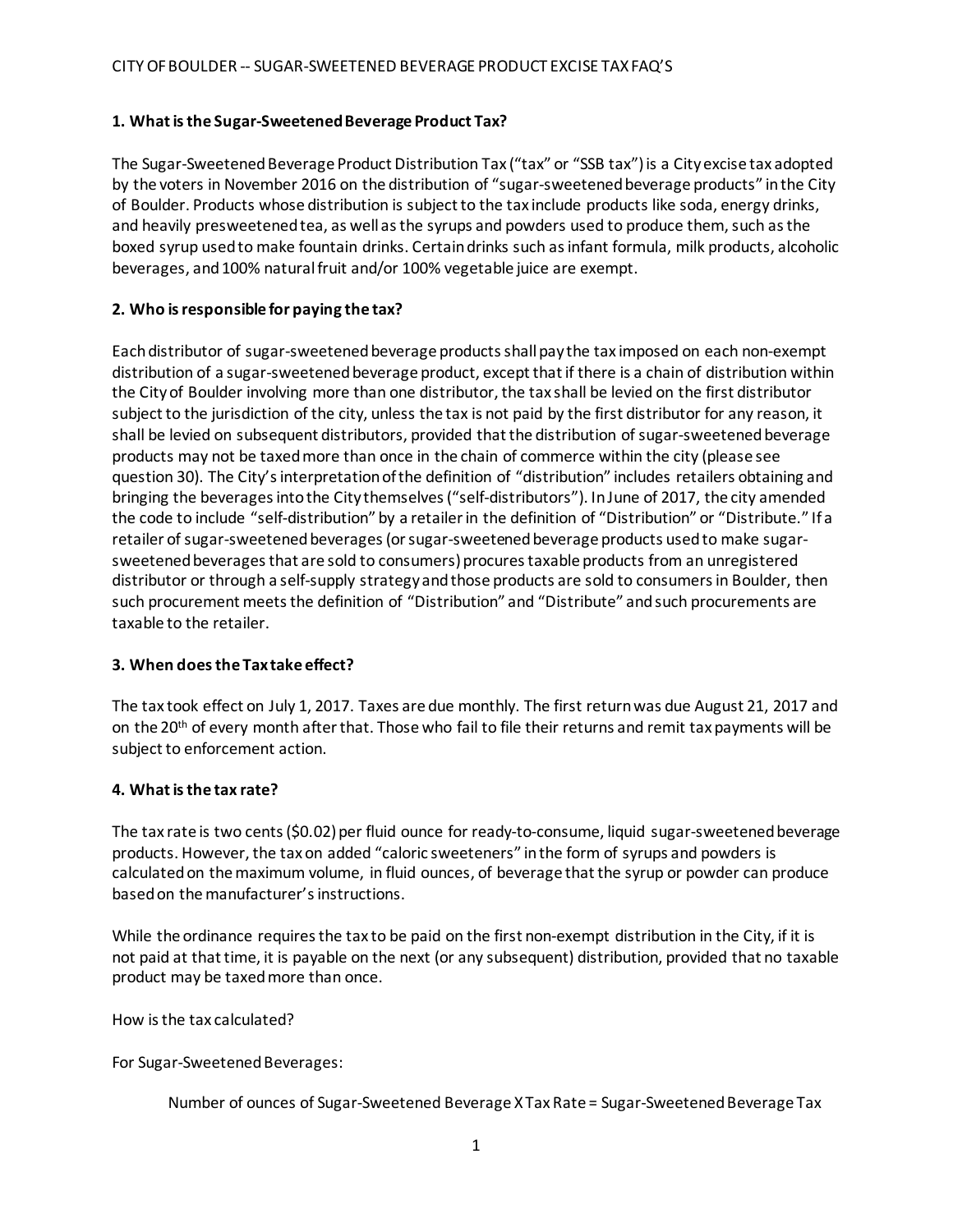**For example;**

- a 12-ounce can of Sugar-Sweetened Soda X .02 = **24 cents Sugar-Sweetened Beverage Tax (SSB Tax)**
- an 8-ounce bottle of Sugar-SweetenedBeverage X .02 = **16 cents SSB Tax**

For Syrups or Powders:

(A) The manufacturer's suggested serving size for the volume of fluid ounces of sugarsweetened beverages produced from syrup or powder upon the initial distribution of syrup or powder; or

(B) If the labeling or packaging does not specify the recommended number of servings per container, the tax shall be calculated using the largest volume of fluid ounces of sugarsweetened beverages that could be produced from syrup or powder upon the initial distribution of syrupor powder.

**For Example -** a 750ml bottle of flavored syrup has 20 grams of sugar per one ounce serving and there are 25 servings in the container.

> 25 servings X 12 ounces (one serving size) = 300 ounces of SSB 300 ounces X .02 (SSB tax rate) = **\$6.00 SSB Tax**

### **5. What qualifies as an added "Caloric Sweetener" or Syrup?**

Some sugar-sweetened beverages are created with added "caloric sweeteners" or syrups. Those sweeteners or syrups are substances or combination of substances that meets all the following criteria:

- Is suitable for human consumption:
- Adds calories;
- Is perceived as sweet to humans when consumed.

"Juice concentrates" usedasingredientsin beverages are generally consideredcaloric sweeteners and, as such, the beverages that contain juice concentrates are taxable.

# **6. Whatisthe definition of "distribution" or "distribute"?**

"Distribution" or "distribute" meansthe transfer of title or possession:

- From one business entity to another for consideration; or
- Within a single business entity, such as by a wholesale or warehousing unit to a retail outlet or between two or more employees or contractors; or
- For products for which the taximposed by this chapter has not been paid by a prior distributer, "distribution" or "distribute" also means the placement of a product with a retailer of sugarsweetened beverage product.

"Distribution" or "Distribute" shallnot mean the retailsale to a consumer.

#### **7. What are some typicaltaxable distributions?**

Typical taxable distributions would be: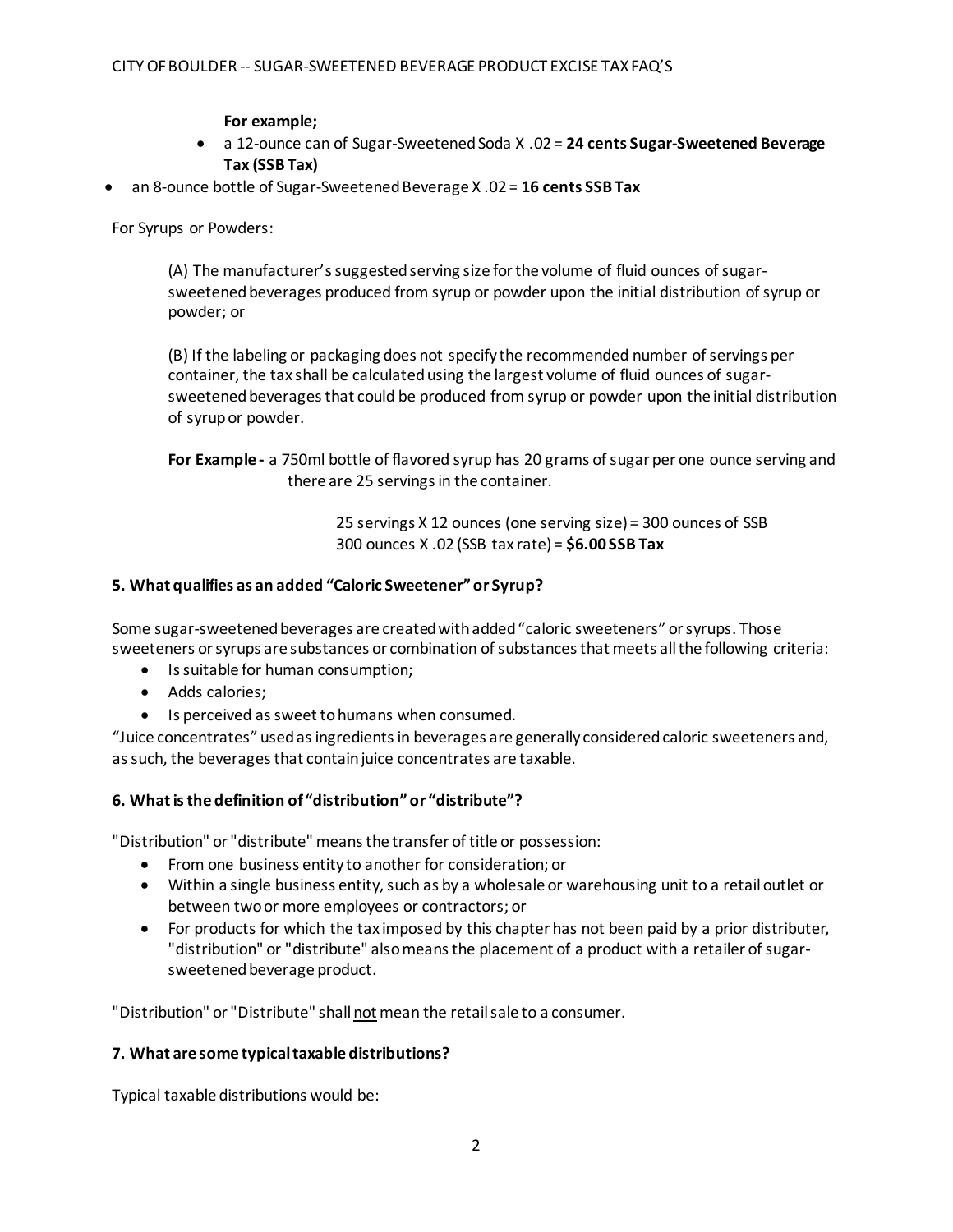- Delivery of syrup to fast food or other restaurants;
- Delivery of syrup to stores that sell fountain drinks;
- Delivery of Bottled Sugar-Sweetened Beverages with added caloric sweeteners to retail outlets and restaurants.
- Purchase of Bottled Sugar-Sweetened Beverage or powders/syrups with added caloric sweeteners from unregistered distributors (self-distribution).

This is not an exclusive list of taxable distributions but is intended only toprovide typical examples.

# **8. Howis medical use defined?**

Any beverage that meets the statutory definition of "medical food" under the Orphan Drug Act, 21 U.S.C. 360ee(b)(3), as amended. The Orphan Drug Act provides: "The term 'medical food' means a food that is formulated to be consumed or administered internally under the supervision of a physician and that is intended for the specific dietary management of a disease or condition for which distinctive nutritional requirements, based on recognized scientific principles, are establishedby medical evaluation."

In order to meet the definition of "medical food," a beverage must meet the following criteria:

- Specially formulated and processed product (as opposed to a naturally occurring foodstuff used in its natural state) for the partial or exclusive feeding of a patient by means of oral intake or enteral feeding by tube, meaning a tube or catheter that delivers nutrients beyond the oral cavitydirectly into the stomachor small intestine;
- Intended for the dietary management of a patient who, because of therapeutic or chronic medical needs, has limited or impaired capacity to ingest, digest, absorb, or metabolize ordinary foodstuffs or certain nutrients, or who has other special medically determined nutrient requirements, the dietary management of which cannot be achieved by the modification of the normal diet alone;
- Provides nutritional support specifically modified for the management of the unique nutrient needs that result from the specific disease or condition, as determined by medical evaluation;
- Intended to be used under medical supervision;
- Intended only for a patient receiving active and ongoing medical supervision wherein the patient requires medical care on a recurring basis for, among other things, instructions on the use of the medical food; and
- Marketed by the manufacturer as a medical food, either on the product labeling or in other marketing material.

# **9. Doesthistaxapply to soda only?**

No, this tax applies to any ready-to-consume sugar-sweetened beverage that contains at least 5 grams of caloric sweetener per 12 fluid ounces (or equivalent ratio) and to the volume of sugar-sweetened beverage that can be produced from certainsyrups and powders.

# **10. Howdo I determinewhetherthe taxappliesto the distribution ofa beverage?**

Below is a suggested 2-step method for determining whether the tax applies to the distribution of a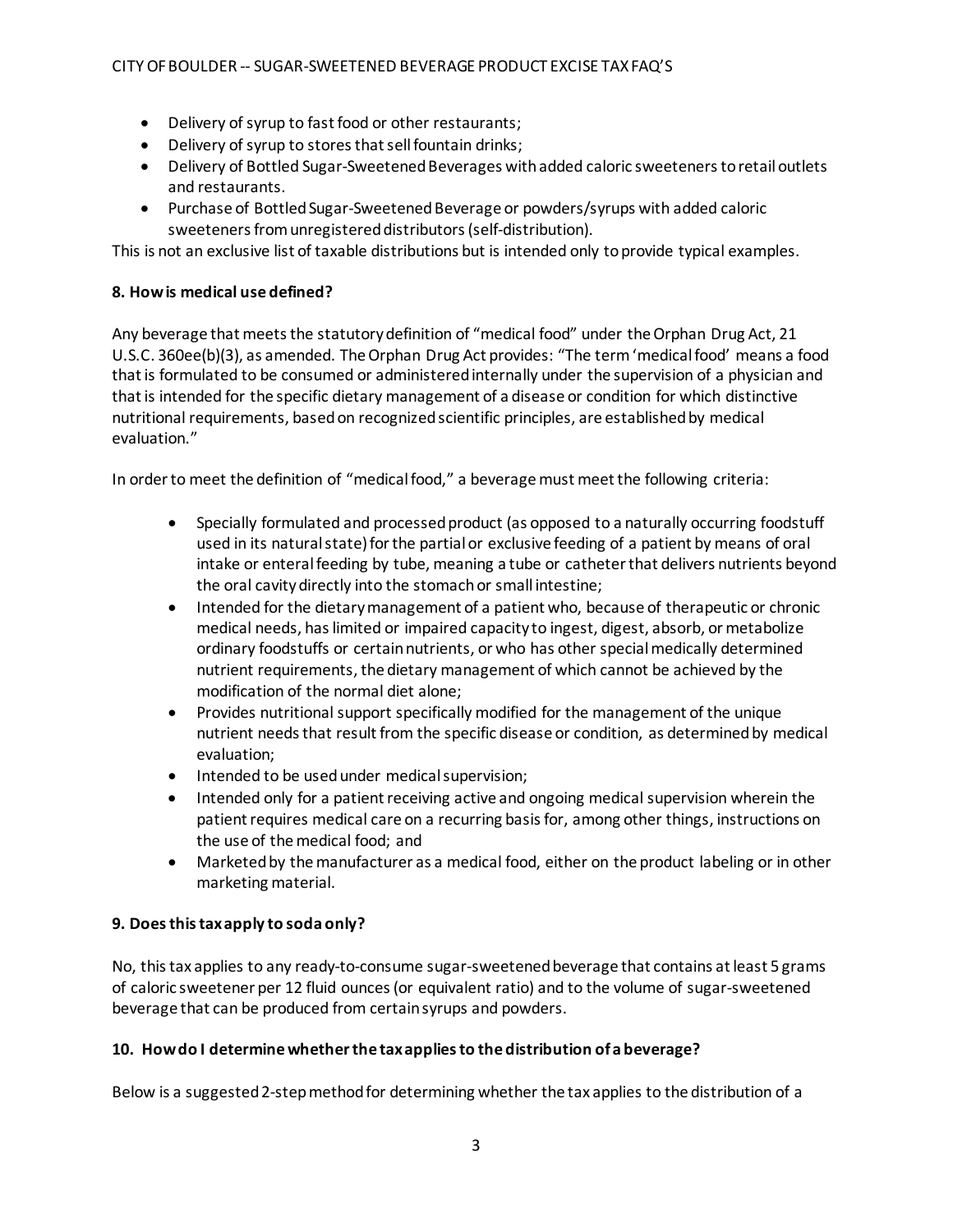Sugar-Sweetened Beverage. It does not constitute legal advice and so legal counsel should be consulted on the applicability of the tax to the distribution of a beverage.

*Step 1: Doesthe non-alcoholic beverage have at least 5 grams of caloric sweetener per 12 fluid ounces?*

If NO, then the tax does not apply. (Example: Thisincludes most diet drinks that don't have calories.)

If yes, proceed toStep 2.

*Step 2: Doesthe Sugar-SweetenedBeverage meet anyofthe following criteria:*

- Milk is the primary ingredient, i.e. the ingredient constituting a greater volume of the product than any other;
- For medical use;
- Liquid sold for use for weight reduction as a mealreplacement;
- Product commonly referredto as "infant formula" or "baby formula;"
- Alcoholic beverage;
- Consists ofone hundred (100) percent natural fruit or vegetable juice;
- Sweetened medication such as cough syrup, liquid pain relievers, fever reducers, and similar products.
- Distribution of syrups and powders sold directly to a consumer and intended for personal use by a consumer that are not already pre-mixed into a sugar-sweetened beverage product such as granulated sugar, honey, agave and similar products.
- Products commonly used exclusively to mix with alcohol that may exceed 5 grams or more per serving of caloric sweetener per 12 ounces of fluid that is not a sugar sweetened beverage, including without limitation margarita mix, bloody mary mix, daiquiri mix, club soda, tonic water or similar products.

If YES, then the tax does not apply. (Example: 100% fruit or vegetable juice that, by definition, don't have added sugar because it is 100% fruit or vegetable.)

If NO, then the tax is likely to apply to the beverage. Please see Question #4 for tax calculation instructions.

# **11. Issugar(e.g.,sucrose,glucose, fructose, etc.)an addedcaloric sweetener?**

Yes. Sugar is an added caloric sweetener because it meets the definition of an added caloric sweetener as found in Chapter 3-16. It (i) is suitable for human consumption; (ii) adds calories to the diet if consumed; (iii) is perceived as sweet when consumed; and (iv) is used for making, mixing, or compounding sugar-sweetened beverages.

# **12. Isthe distribution ofgranulated sugar --an added caloric sweetener --a taxable distribution?**

Chapter 3-16 exempts the distribution of natural or common sweeteners from the tax when those products are sold directly to a consumer and intended for personal use. Chapter 3-16 defines natural or common sweeteners to include granulated sugar. However, once granulated sugar is used by a business to make a sugar sweetened beverage, the distribution of the granulated sugar becomes taxable on the volume in fluid ounces of beverage produced.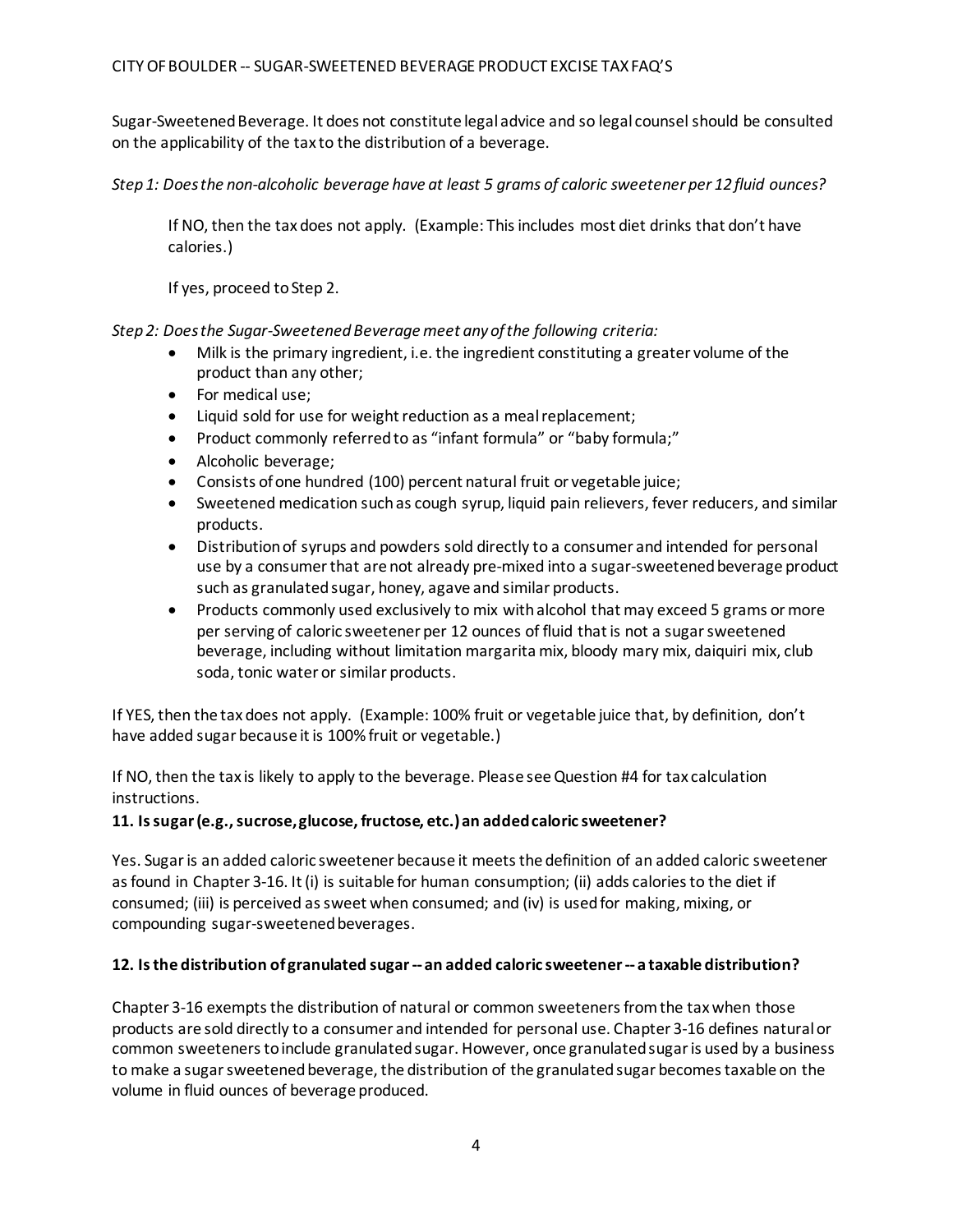# **13. Isthe Tax a Sales Tax?**

No. This is an excise tax imposed on the distribution of sugar-sweetened beverage products in the city.

# **14. May distributors increase their prices to retailers to pay for the Tax? Are there restrictions on how a retailer passes through sugar-sweetened beverage tax expense on receipts and invoices to consumers?**

The ordinance does not prohibit distributors from increasing prices; that is a private business decision. The ordinance does not prohibit retailers from increasing the shelf pricing; that is a private business decision.

In February 2018, the Boulder CityCouncil adopted a change to Title 3 of the city code which clarifies the city's position on taxes and pass-through items on retail invoices and receipts:

3-17-31. - Receipt for Customer-Paid Tax or Tax Pass-Through. It shall be unlawful for a vendor to identify on a receipt any amount as a "tax" other than the tax collected for the retail sale. A vendor may identify amount(s) on the receipt for an amount from another transaction that it is passing on to the customer as a "pass through," "surcharge," or other words that indicate that it is not a direct tax on the transaction. It shall be unlawful for a vendor to fail to show on the customer receipt any amount chargedas a tax on the transaction.

### **15. Invoice/ Receipt**

How should the beverage tax be presented on the invoice between a distributor and a retailer? Included in the sales price line amount or can it be a separate line item? Should the invoice include any particular language/ descriptions with reference to the beverage tax?

On the first distribution in the City, the Sugar-Sweetened Beverage Tax (SSBT) should be separately stated on the invoice from the distributor to the retailer. The city recommends that the tax line item be titled "Sugar-Sweetened Beverage Tax," "Sugary Drink Tax," or a similar description.

### 16. Is a sale to a nursing homes or assisted living facility a distribution subject to the beverage tax **since thisis the residents' home?**

The distribution of ready-to-drink sugar-sweetened beverages, powders and syrups to nursing homes or assisted living facilities is taxable in the city. The distribution has taken place when the distributor delivers SSB products for consideration to the facility. If you have questions about a powder or syrup, please contact the Revenue & Licensing Division for clarification.

### **17. Rounding: For ready-to-drink sugar-sweetened beverages, are ounces rounded to the full ounce before calculating the tax or is the tax rounded after multiplying it with the actual ounces of the beverage?**

For purposes of tax calculation, the total number of ounces of sugar-sweetened beverage distributed should be calculated without rounding. That total number of ounces should then be multiplied by \$.02. The resulting total tax liability canbe rounded to the nearest centif necessary.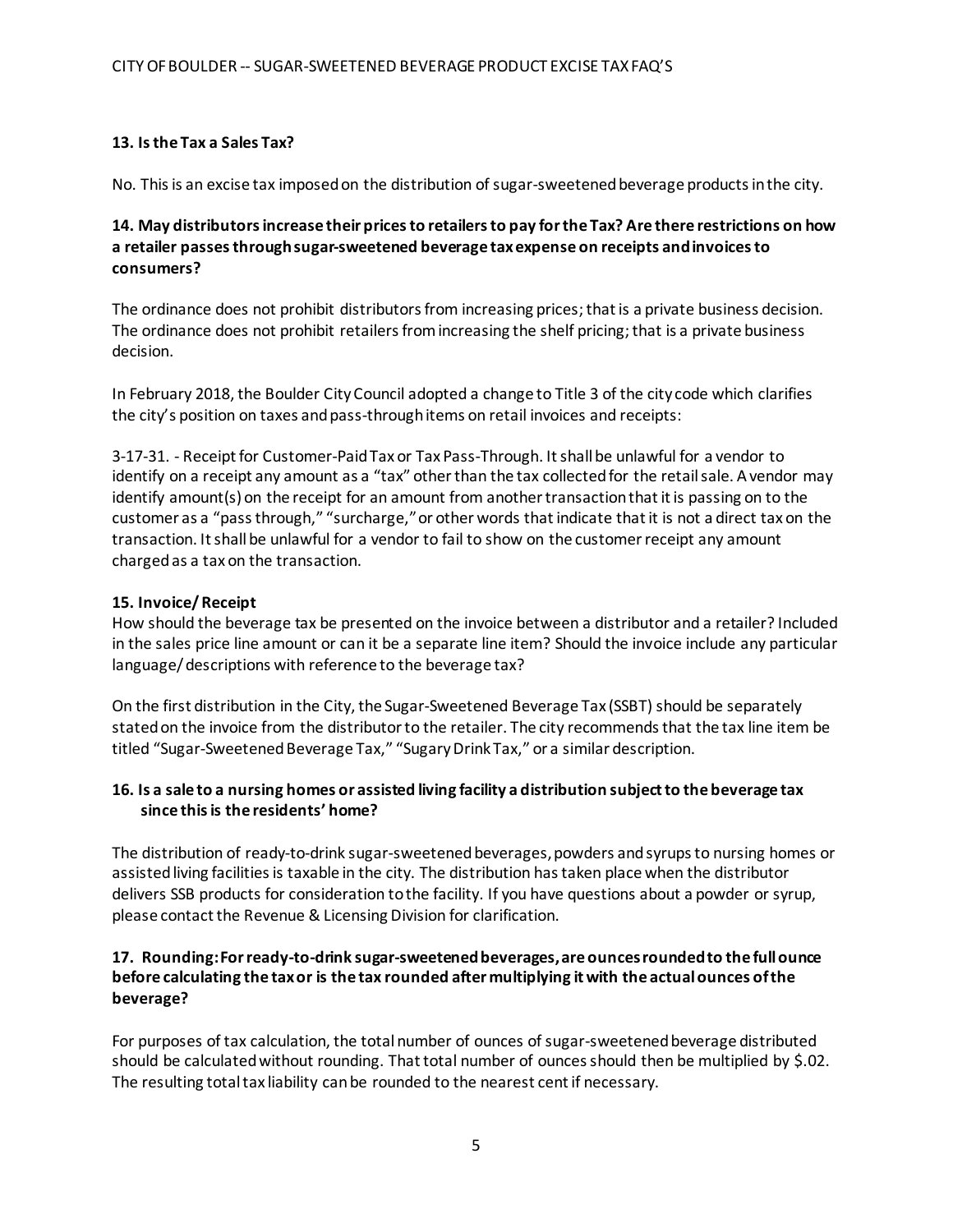# **18. Exempt Purchasers** –**Are any entities exempt from the beverage tax? Public schools? State and Localgovernments? Countyjail? Military? Churches? What documentation doesthe distributor need to obtain and maintain in such instances?**

There are no exempt purchasers/entities listedinthe ordinance.

### **19. Donations – If a product that is subject to the sugar-sweetened beverage tax when sold is donated, is the beverage tax still due the City? If not, would the City please specify what types of donationsand/orto which typesoforganizationsthisexemption would apply?i.e. Whatifproducts are donated to a non-profit food bank? To a business?**

Bona fide donations of SSB products are exempt from the SSB tax. A bona fide donation is a voluntary, gratuitous gift disposed of by the donor out of liberality or generosity, where the donee is enriched and the donor impoverished. There may be no quid pro quo, no reciprocal obligations and no personal benefit for the donor.

# **20. Unknown volumes** –**How is the distributor to determine the volume of finished product made from syrups/ powders/ concentrates if the manufacturer instructions are not present and it is the retailer who producesthe finishedproduct? Can a reasonable estimate be used?**

Please see # 4 above. The city is willing to consider methods for calculating liabilities that are agreedupon between distributor and retailer. Requests for consideration and approval should be sent to [ssbtax@bouldercolorado.gov.](mailto:ssbtax@bouldercolorado.gov)

# **21. Refunds** – **Ifthe SSB Tax is collected in error on a product and/orfroma retailer/distributor, from whomshould the retailer/distributorseeka refund – the first distributor orthe City – and how?**

The retailer may seek a refund/credit from the distributor.

# **22. When isthe SSB Tax due?**

The SSB Tax must be remitted/postmarked on or before the 20<sup>th</sup> day following the month (or on the next business day if the 20<sup>th</sup> falls on a weekend or holiday) the SSB Tax was incurred.

# **23. Where can I find the language ofthe SSB Taxitself?**

The Tax is Title 3, Chapter 16 of the Boulder Municipal Code, linked here:

https://library.municode.com/co/boulder/codes/municipal\_code?nodeId=TIT3RETA\_CH16SUSWBEPRDI TA

**24. I am a retailer. Do I have any obligations under the Tax?** To aid in the city's collection of taxes due under this chapter**, when requested by the city manager**, any retailer of sugar-sweetened beverage products that receives sugar-sweetened beverage products from a distributor shall:

• Provide to the city evidence that the distributor from whom the sugar-sweetened beverage products were received has registered (a list of registered distributors will be on the city's website) as a distributor with the city; or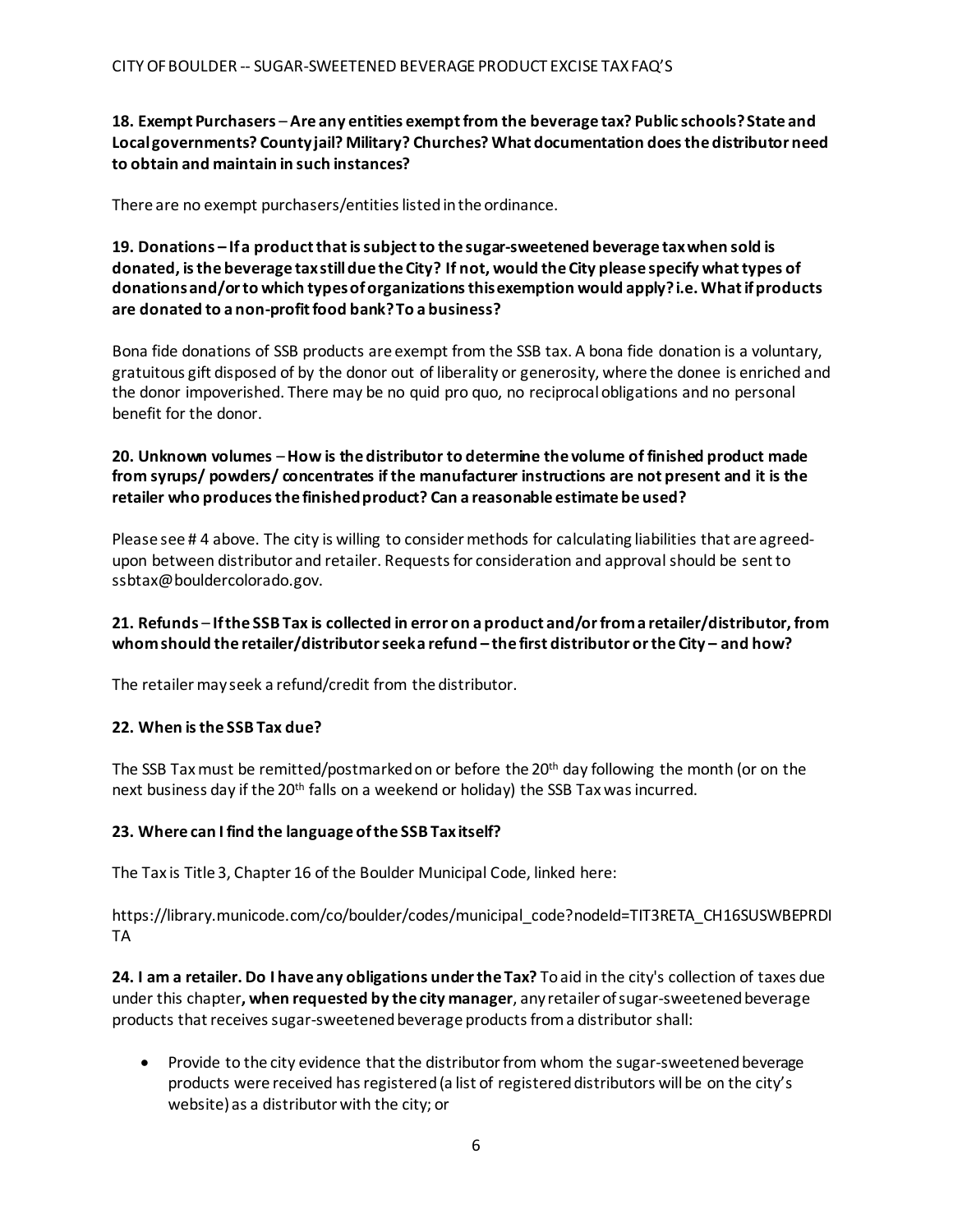• Report to the city all such transactions, the volume in ounces of sugar-sweetened beverage products received in each transaction, and the identity and contact information of any unregistered distributor from whom the sugar-sweetened beverage product was received and remit it to the city (this is only a **one**-time notification of an unregistered distributor to the city).

In June of 2017, the city amended the code to include "self-distribution" by a retailer in the definition of "Distribution" or "Distribute." If a retailer of sugar-sweetened beverages (or sugar-sweetened beverage products used to make sugar-sweetened beverages that are sold to consumers) procures taxable products from an unregistered distributor or through a self-supply strategy and those products are sold to consumers in Boulder, then such procurement meets the definition of "Distribution" and "Distribute" and such procurements are taxable to the retailer.

### **25. What about penaltiesand interest?**

The Tax imposed by this Chapter shall be administered in the same manner as taxes imposed pursuant to Chapter 3-2-2 and, without limitation, shall be subject to the same delinquency penalties, appeals processes andother enforcement provisions set forth in Chapter 3-2-22.

### **26. For companiesthat use a debit blockeridentification number,whatisthe debit blocker numberifI wantto pay online?**

The debit blocker number is 4601888750.

### **27. A question has come up regardingmultiple distributionsin the city and taxing the first distribution.**

**Here is the scenario.**

# **Distributor A distributes SSB product to Distributor B in Boulder. Distributor B then distributes some of that SSB product outside the city. Technically Distributor A would owe SSB Tax on the first distribution. However, Distributor A does NOT know what SSB products were shipped out of the city by Distributor B which in turn would resultin a refund.**

The city's proposed solution is that Distributor A and Distributor B come up with an agreement on who pays the SSB Tax on product that is delivered and sold in Boulder and have the city review and sign off on the agreement. This agreement would protect Distributor A, Distributor B and the city. As long as the tax is paid once the city is not concerned about which distributor is paying the tax.

#### **28. Isthe distribution ofKombuchaand otherfermented beveragestaxable?**

If a beverage contains 5 or more grams of caloric sweetener per 12 fluid ounces and is not otherwise exempt in the ordinance, then it is taxable.

**29. The ordinance exempts any beverage consistingof100 percent naturalfruit or vegetable juice with no added caloric sweetener. What is the taxation of products that combine 100% juice with water and other non-caloric ingredients?**